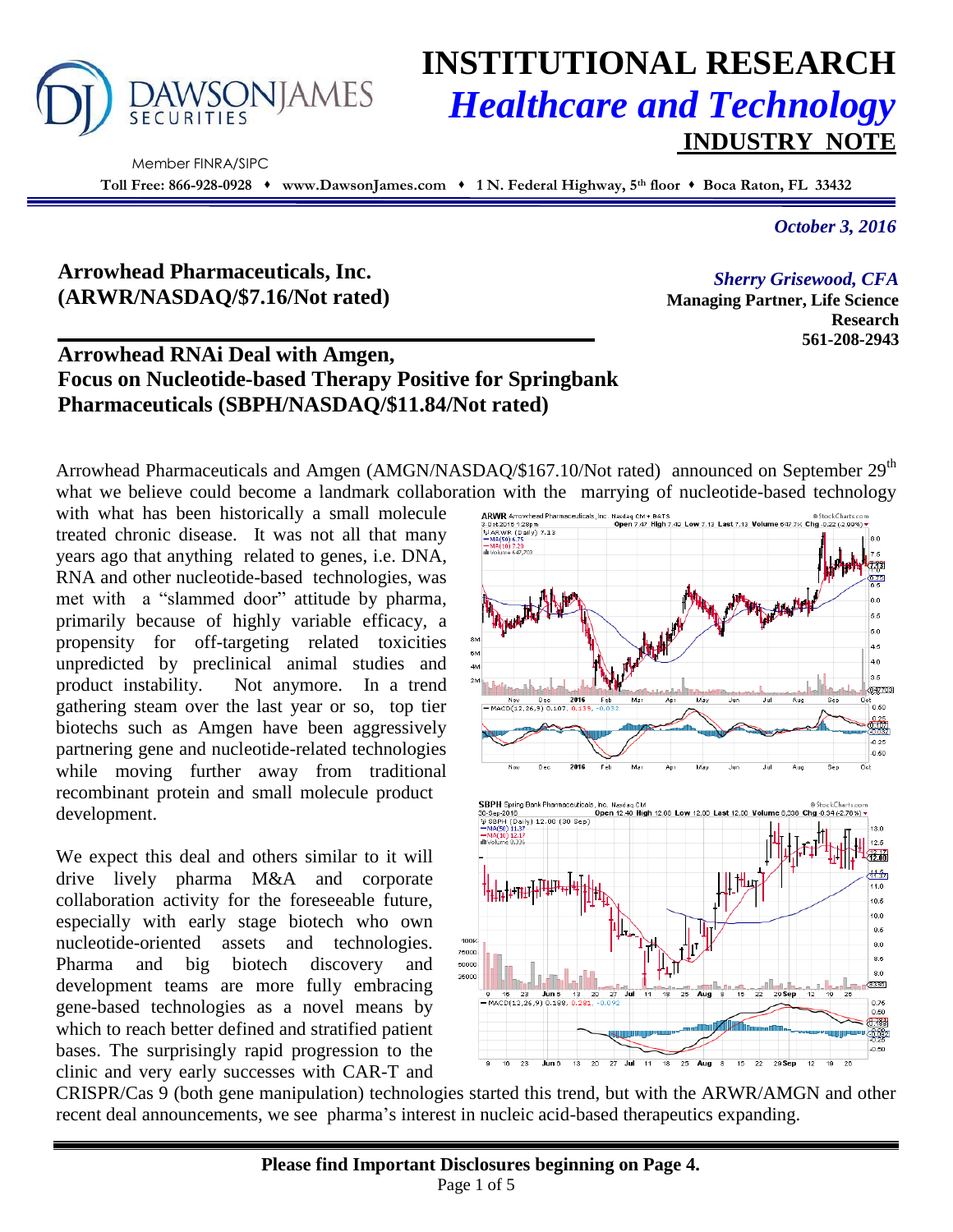

From a strategic point of view, this type of transaction could have positive impact for Springbank Pharmaceuticals going forward. While Arrowhead is one of the few companies driving  $2<sup>nd</sup>$  generation RNAi, Springbank remains unique in our view, with their  $3<sup>rd</sup>$  generation platform technology of orally available short sequence nucleotide-like hybrids which may be able to supplant early generation nucleic-acid based strategies in some indications. In a broad sense, Springbank's nucleotide hybrids' in situ/intracellular "downstream" modulation may effectively side-step some efficacy and targeting issues generally related to DNA and RNAbased therapies. Just last week at the Oligonucleotide Therapy Society meeting held in Montreal, Alynlam (ALNY/NASDAQ/\$66.79/Not Rated) reported discontinuing clinical development of its lead Phase I/II alpha-1 antitrypsin (AAT) candidate and moving to a second candidate because of elevated liver transaminase in higher dosed patients, likely due to off-target sequencing issues.

In the press release with Amgen, Arrowhead announced it had secured two worldwide exclusive license and collaboration agreements from Amgen to develop and commercialize RNAi therapies for cardiovascular disease utilizing ARWR's proprietary sub-cutaneous delivery RNAi platform. Arrowhead's RNAi ARC-LPA platform employs RNAi to target and reduce the production of apolipoprotein(a) or Lp(a), in order to lower elevated lipoprotein. Elevated Lp(a) is a validated genetically-defined risk factor for premature atherosclerotic cardiovascular (CV) disease that is independent of lifestyle factors and cholesterol levels. In one of the two agreements, Amgen receives a worldwide, exclusive license to the RNAi ARC-LPA platform for the atherosclerotic CV indication. The second agreement is an option to license, also on a worldwide exclusive basis, a second genetically-validated CV target. Total consideration for the two cardiovascular collaborations comprising the Agreement would exceed a peak value of \$673.5 million, if all development, commercialization and sales milestones are achieved on the first license and the single digits sales royalties were achieved on the undisclosed target. Arrowhead is to receive a \$35 million in cash and \$21.5 million in equity at \$7.16 per share as the upfront payment. Amgen will be wholly responsible for funding & conducting all of the development and commercialization activities. In short, this is a very substantial transaction.

There are a few points to be made about this particular collaboration. At the top, we believe it could be important for setting a stage by which nucleotide technologies as a whole migrate into a broader set of medical indications, including chronic diseases. As such we believe this transaction may have particular relevance to Springbank because the unique mechanism of action of their nucleotide hybrids may circumvent what may become persistent issues in other direct nucleotide-based therapeutics as these technologies are ported to an expanding range of indications. Our "take-away" points from ARWR's conference call:

1. ARWR has taken its organ-directed delivery technology from infectious disease and broadened its scope as a validated platform, now being ported to another broad disease category. Springbank may have a similar opportunity to exploit the innate immuno-modulatory nature of its nucleotide technology and compound library to establish a broader beachhead indication by a similar means.

2. ARWR successfully "flipped" a relatively recently acquired asset by quickly solving a fundamental issue: delivery. ARWR paid Novartis (NVS/NYSE/\$78.87/Not rated) \$10MM in cash and \$25 million in stock in March 2015 for the purchase of all of its RNAi programs and assets, originally derived from Alynlam, which included the Lp(a) target. The Novartis RNAi asset purchase covered a number of gene targets but excluded delivery systems. In the conference call related to the deal announcement, ARWR management stated that once the Novartis assets were in hand, the Company put together an RNAi team from scratch (i.e., brought entirely new eyes to the problem) to build a library of RNA chemistries and structures from the aggregate of the acquired assets and exploit the internally developed novel liver-dependent delivery system. We view the increased visibility of pharma's interest in nucleotide-based therapeutics that solve particular technical issues as a significant positive for companies who have novel technologies such as is being developed by Springbank.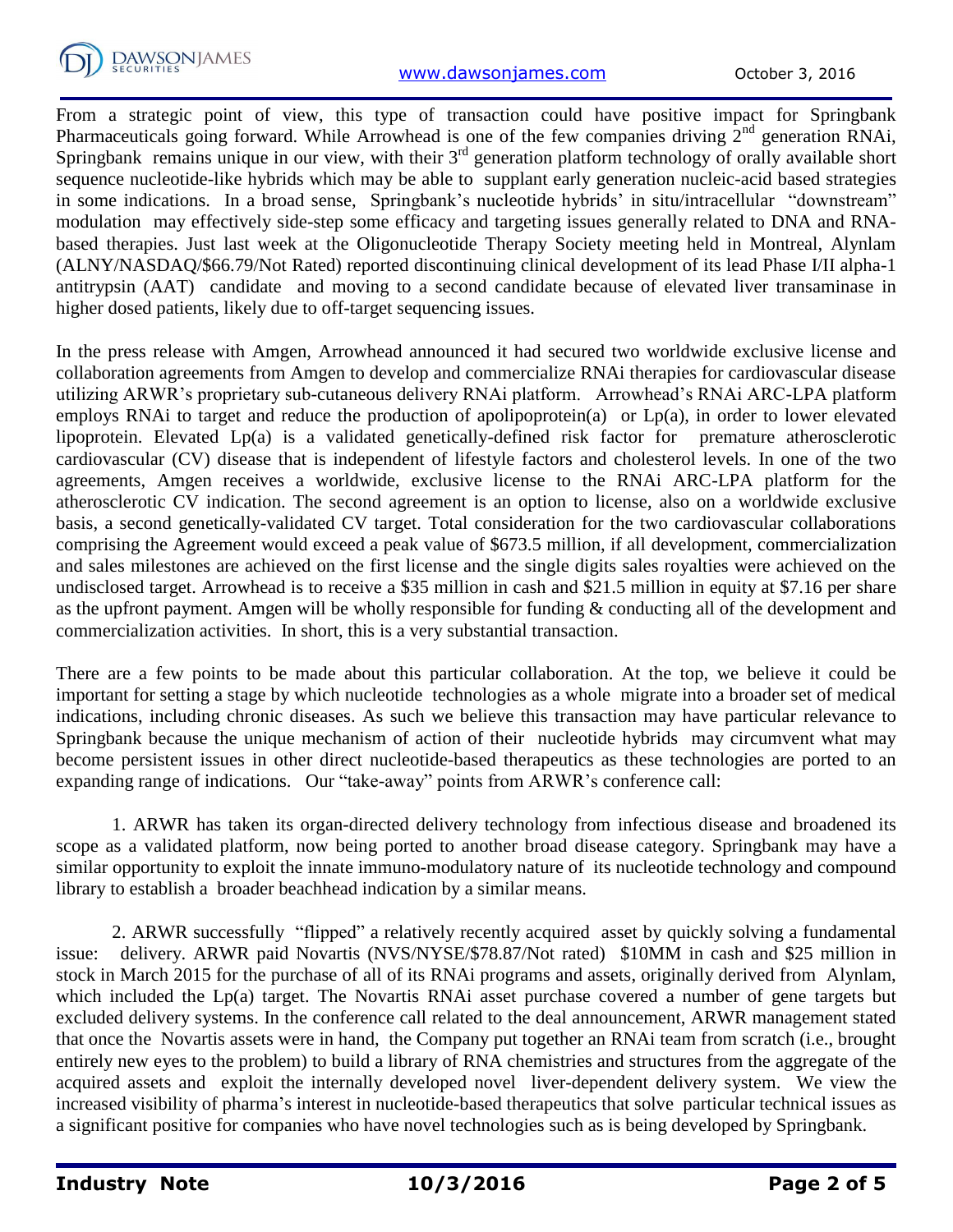

3. Delivery with very high specificity to a target tissue site (or cell) mattered (at this point in time) ahead of proof-of-concept in man. In this particular case, AMGN is banking on ARWR's RNAi liverdependent technology providing the means to treat a very defined patient base for whom there is no good way to reduce circulating levels of Lp(a), because the protein is primarily expressed in the liver. To date, numerous nutritional (niacin), small molecules and peptides have been unsuccessful in the clinic, including several under development by AMGN. ARWR management noted the importance of this deal's validation of their RNAi targeted delivery platform and the fact that Amgen had been "kept in the loop" over the past several quarters as to its progress. The collaboration was struck even though the technology is still in very early stage preclinical activities and no IND-enabling studies have yet been conducted. Without IND-enabling studies in hand, we hypothesize AMGN saw convincing data demonstrating ARWR's RNAi-ARC-LPA off-targeting was low and that sufficient RNAi activity was occurring in the liver to suggest appropriate efficacy.

**Bottom line:** While Springbank's nucleotide hybrids technology is not being developed to specifically compete with RNAi, at the 30,000 foot level, we can foresee similar technical problems emerging with nucleic acidbased therapeutics being developed for immunotherapy and oncology applications. Already in CAR-T and CRISPR/Cas 9, precision control over gene activity across a multitude of biological processes is becoming a significant challenge resulting in the need to engineer increasingly complex systems. The ARWR/AMGN agreement suggests the door (and need) is now wide "open" to a wide variety nucleic acid technical approaches that can address the specific needs of targeted indications. *SG*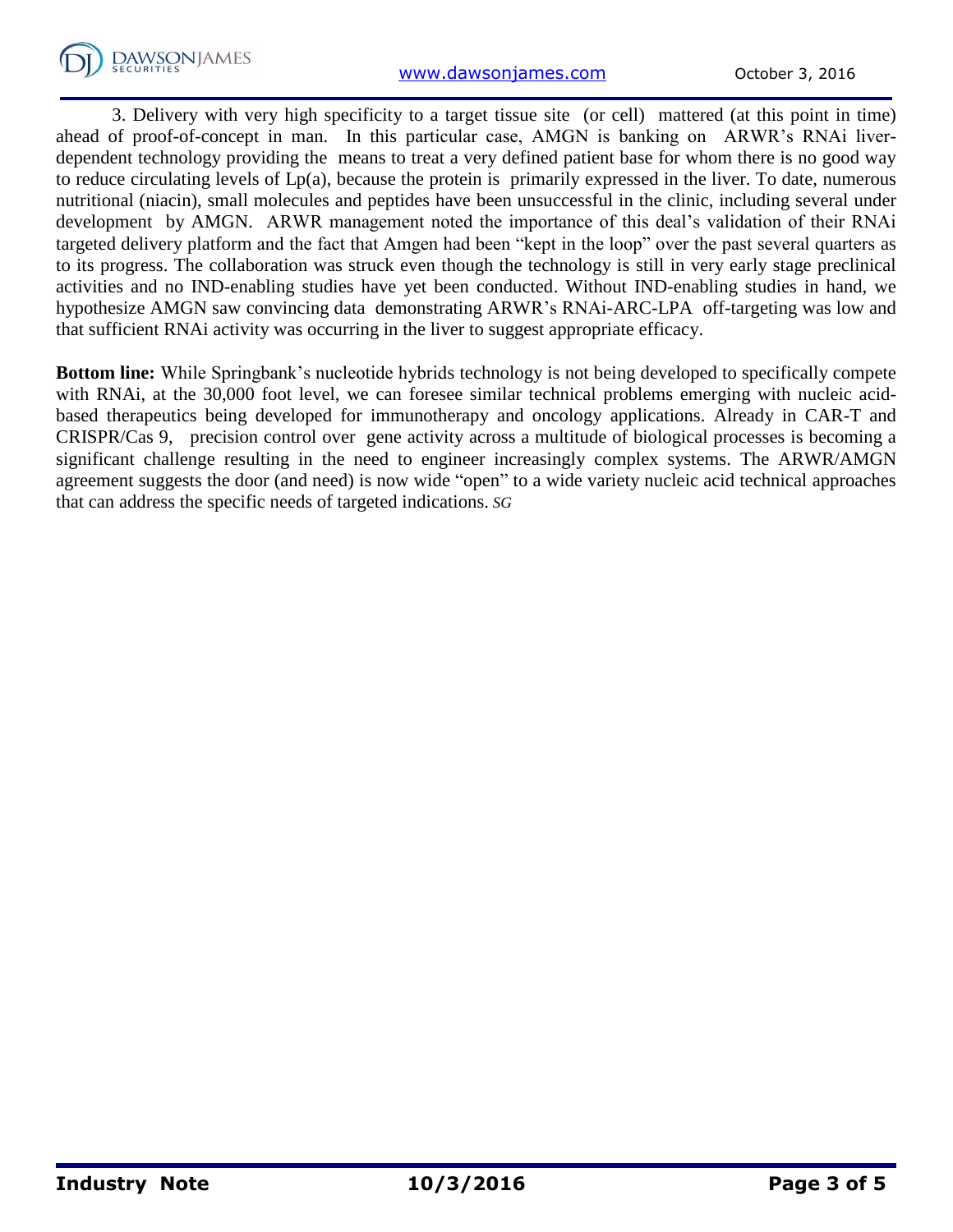

Industry Notes provide current information we believe might be noteworthy to investors regarding the subject companies. Industry Notes are not intended to be complete research reports. More detailed information concerning the rated companies referenced in this Note, including the full reports, basis for price targets and other disclosures, may be found at: [http://dawsonjames.com/research\\_coverage.](http://dawsonjames.com/research_coverage)

#### **Important Disclosures:**

Dawson James Securities, Inc. (the "Firm") is a member of the Financial Industry Regulatory Authority ("FINRA") and the Securities Investor Protection Corporation ("SIPC").

The Firm does not make a market in the securities of the subject companies. The Firm has engaged in investment banking relationships with SBPH in the prior 12 months, as a manager or co-manager of a public offering and has received compensation resulting from those relationships. The Firm may seek compensation for investment banking services in the future from each of the subject companies. The Firm may have received other compensation from the subject companies in the last 12 months for services unrelated to investment banking.

Neither the research analyst(s) whose name appears on this report nor any member of his (their) household is an officer, director or advisory board member of these companies. The Firm and/or its directors and employees may own securities of the company(s) in this report and may increase or decrease holdings in the future. As of September 30, 2016, the Firm as a whole did not beneficially own 1% or more of any class of common equity securities of any of the subject company (s) of this report. The Firm, its officers, directors, analysts or employees may effect transactions in and have long or short positions in the securities (or options or warrants related to those securities) of the companies subject to this report. The Firm may effect transactions as principal or agent in those securities.

Analysts receive no direct compensation in connection with the Firm's investment banking business. All Firm employees, including the analyst(s) responsible for preparing this report, may be eligible to receive non-product or service specific monetary bonus compensation that is based upon various factors, including total revenues of the Firm and its affiliates as well as a portion of the proceeds from a broad pool of investment vehicles consisting of components of the compensation generated by investment banking activities, including but not limited to shares of stock and/or warrants, which may or may not include the securities referenced in this report.

Although the statements in this report have been obtained from and are based upon recognized statistical services, issuer reports or communications, or other sources that the Firm believes to be reliable, we cannot guarantee their accuracy. All opinions and estimates included in this report constitute the analyst's judgment as of the date of this report and are subject to change without notice.

The securities of the company discussed in this report may be unsuitable for investors depending on their specific investment objectives and financial position. This report is offered for informational purposes only, and does not constitute an offer or solicitation to buy or sell any securities discussed herein in any jurisdiction where such would be prohibited. Additional information is available upon request.

#### **Ratings Definitions:**

- 1) **Buy**: the analyst believes the price of the stock will appreciate and produce a total return of at least 20% over the next 12-18 months;
- 2) **Neutra**l: the analyst believes the price of the stock is fairly valued for the next 12-18 months;
- 3) **Sel**l: the analyst believes the price of the stock will decline by at least 20% over the next 12-18 months and should be sold.